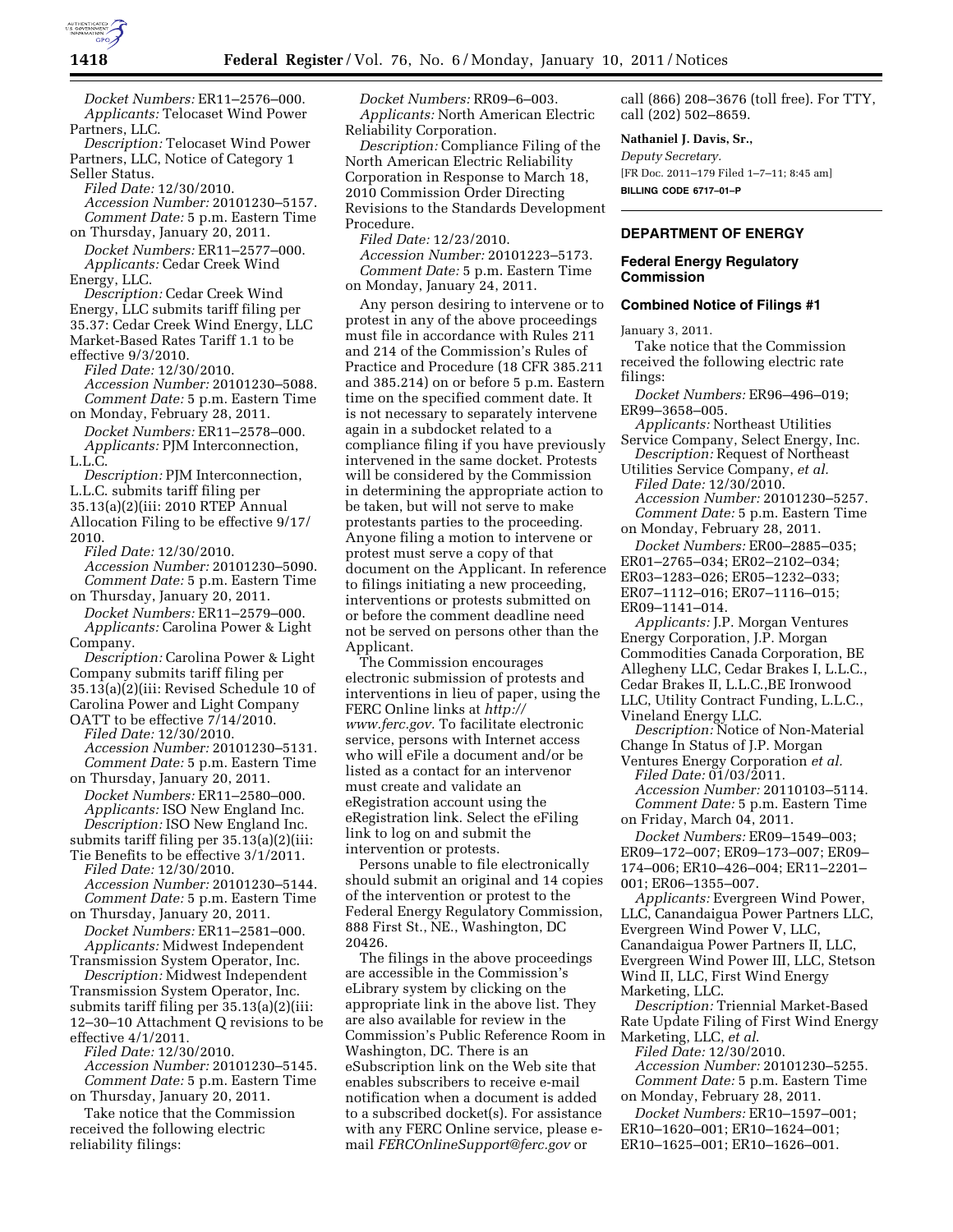*Applicants:* Tenaska Alabama II Partners, L.P., Tenaska Georgia Partners, L.P., Kiowa Power Partners, L.L.C., Tenaska Virginia Partners, L.P., Tenaska Gateway Partners Ltd. *Description:* Notification of Change in Status of Kiowa Power Partners, L.L.C., *et al. Filed Date:* 01/03/2011. *Accession Number:* 20110103–5163. *Comment Date:* 5 p.m. Eastern Time on Monday, January 24, 2011. *Docket Numbers:* ER10–2216–001. *Applicants:* Entergy Arkansas, Inc. *Description:* Entergy Arkansas, Inc.

submits tariff filing per 35: OATT Baseline Resubmission Due to Collation Issue to be effective 7/9/2010.

*Filed Date:* 01/03/2011. *Accession Number:* 20110103–5004. *Comment Date:* 5 p.m. Eastern Time

on Monday, January 24, 2011. *Docket Numbers:* ER11–2040–001.

*Applicants:* Schuylkill Energy Resources, Inc.

*Description:* Schuylkill Energy Resources, Inc. submits tariff filing per 35.17(b): MBRA Tariff to be effective 11/8/2010.

*Filed Date:* 01/03/2011. *Accession Number:* 20110103–5007. *Comment Date:* 5 p.m. Eastern Time on Monday, January 24, 2011.

*Docket Numbers:* ER11–2112–002; ER11–2482–001; ER11–2483–001; ER11–2484–001; ER11–2485–001; ER11–2486–001; ER11–2487–001; ER11–2488–001; ER11–2507–001; ER11–2509–001; ER11–2512–001; ER11–2514–001; ER11–2516–001; ER11–2536–001; ER11–2563–001; ER11–2563–001; ER11–2564–001; ER10–2822–002; ER11–2507–001; ER10–2952–001; ER10–2955–001; ER10–2994–003.

L.P.

*Applicants:* New York State Electric & Gas Corp., Rochester Gas & Electric Corporation, Central Maine Power Company, Flat Rock Windpower LLC, Flat Rock Windpower II LLC, Providence Heights Wind, LLC, Locust Ridge Wind Farm, LLC, Lempster Wind, LLC, Hartford Steam Company, Carthage Energy, LLC, PEI Power II, LLC, Energetix, Inc., Atlantic Renewable Projects II LLC, Casselman Windpower LLC, Locust Ridge Wind Farm II, LLC, Hardscrabble Wind Power LLC, NYSEG Solutions, Inc., Iberdrola Renewables, Inc., Streator-Cayuga Ridge Wind Power LLC, Blue Creek Wind Farm LLC.

*Description:* Iberdrola Northeast MBR Sellers submit their Triennial Market Power Analysis.

*Filed Date:* 12/30/2010. *Accession Number:* 20101230–5170. *Comment Date:* 5 p.m. Eastern Time on Monday, February 28, 2011.

*Docket Numbers:* ER11–2342–000. *Applicants:* AEE2, L.L.C. *Description:* AEE2, L.L.C. submits tariff filing per 35.13(a)(2)(iii: Rate Schedule No. 1 (Lease Agreement with AES ES Westover) to be effective 12/31/ 2010. *Filed Date:* 12/13/2010. *Accession Number:* 20101213–5000. *Comment Date:* 5 p.m. Eastern Time on Monday, January 10, 2011. *Docket Numbers:* ER11–2549–001; ER11–2552–001; ER11–2554–001; ER11–2555–001; ER11–2556–001; ER11–2557–001; ER11–2558–001. *Applicants:* Granite State Electric Co; Massachusetts Electric Company; The Narragansett Electric Company; Keyspan Glenwood Energy Center LLC; National Grid Port Jefferson; New England Power Company; Niagara Mohawk Power Corporation. *Description:* National Grid USA submits the Triennial Market Power Analysis Filing. *Filed Date:* 12/30/2010. *Accession Number:* 20110103–0202. *Comment Date:* 5 p.m. Eastern Time on Monday, February 28, 2011. *Docket Numbers:* ER11–2582–000. *Applicants:* PacifiCorp. *Description:* PacifiCorp submits tariff filing per 35.13(a)(2)(iii: Bountiful City Parrish Sub Expansion Construction Agreement to be effective 12/31/2010. *Filed Date:* 12/30/2010. *Accession Number:* 20101230–5179. *Comment Date:* 5 p.m. Eastern Time on Thursday, January 20, 2011. *Docket Numbers:* ER11–2583–000. *Applicants:* Entergy Power Ventures, *Description:* Entergy Power Ventures, L.P. submits tariff filing per 35.15: Cancellation of EPV Market-Based Rate Tariff to be effective 1/1/2011. *Filed Date:* 12/30/2010. *Accession Number:* 20101230–5188. *Comment Date:* 5 p.m. Eastern Time on Thursday, January 20, 2011. *Docket Numbers:* ER11–2584–000. *Applicants:* Florida Power Corporation. *Description:* Florida Power Corporation submits tariff filing per 35.13(a)(2)(iii: Amendment of OATT Formula Rate of Florida Power Corporation to be effective 7/14/2010. *Filed Date:* 12/30/2010. *Accession Number:* 20101230–5189. *Comment Date:* 5 p.m. Eastern Time on Thursday, January 20, 2011. *Docket Numbers:* ER11–2585–000. *Applicants:* Genon Power Midwest, Inc.

LP. *Description:* Genon Power Midwest, LP submits tariff filing per 35.1: Notice of Succession—Reactive Service Rate Schedule to be effective 12/3/2010.

*Filed Date:* 12/30/2010. *Accession Number:* 20101230–5190. *Comment Date:* 5 p.m. Eastern Time on Thursday, January 20, 2011. *Docket Numbers:* ER11–2586–000. *Applicants:* Duke Energy Carolinas, LLC. *Description:* Duke Energy Carolinas, LLC submits tariff filing per 35: Order No. 676 Compliance Filing to be effective 4/1/2011. *Filed Date:* 12/30/2010. *Accession Number:* 20101230–5195. *Comment Date:* 5 p.m. Eastern Time on Thursday, January 20, 2011. *Docket Numbers:* ER11–2587–000. *Applicants:* J. Aron & Company. *Description:* J. Aron & Company submits tariff filing per 35.13(a)(2)(iii: Updated Market Power Analysis to be effective 2/28/2011. *Filed Date:* 12/30/2010. *Accession Number:* 20101230–5196. *Comment Date:* 5 p.m. Eastern Time on Thursday, January 20, 2011. *Docket Numbers:* ER11–2588–000. *Applicants:* Power Receivable Finance, LLC. *Description:* Power Receivable Finance, LLC submits tariff filing per 35.13(a)(2)(iii: Category Seller Request to be effective 2/28/2011. *Filed Date:* 12/30/2010. *Accession Number:* 20101230–5209. *Comment Date:* 5 p.m. Eastern Time on Thursday, January 20, 2011. *Docket Numbers:* ER11–2589–000. *Applicants:* Evraz Claymont Steel, *Description:* Evraz Claymont Steel, Inc. submits tariff filing per 35.12: MBRA Tariff to be effective 2/23/2011. *Filed Date:* 01/03/2011. *Accession Number:* 20110103–5012. *Comment Date:* 5 p.m. Eastern Time on Monday, January 24, 2011. *Docket Numbers:* ER11–2591–000. *Applicants:* Deseret Generation & Transmission Co-op. *Description:* Application of Deseret Generation & Transmission Cooperative, Inc. *Filed Date:* 12/30/2010. *Accession Number:* 20101230–5254. *Comment Date:* 5 p.m. Eastern Time on Thursday, January 20, 2011. *Docket Numbers:* ER11–2592–000. *Applicants:* Pacific Gas and Electric Company. *Description:* Request of Pacific Gas and Electric Company for Temporary Waiver of Certain CAISO Tariff

Provisions.

*Filed Date:* 01/03/2011.

*Accession Number:* 20110103–5110. *Comment Date:* 5 p.m. Eastern Time

on Monday, January 24, 2011.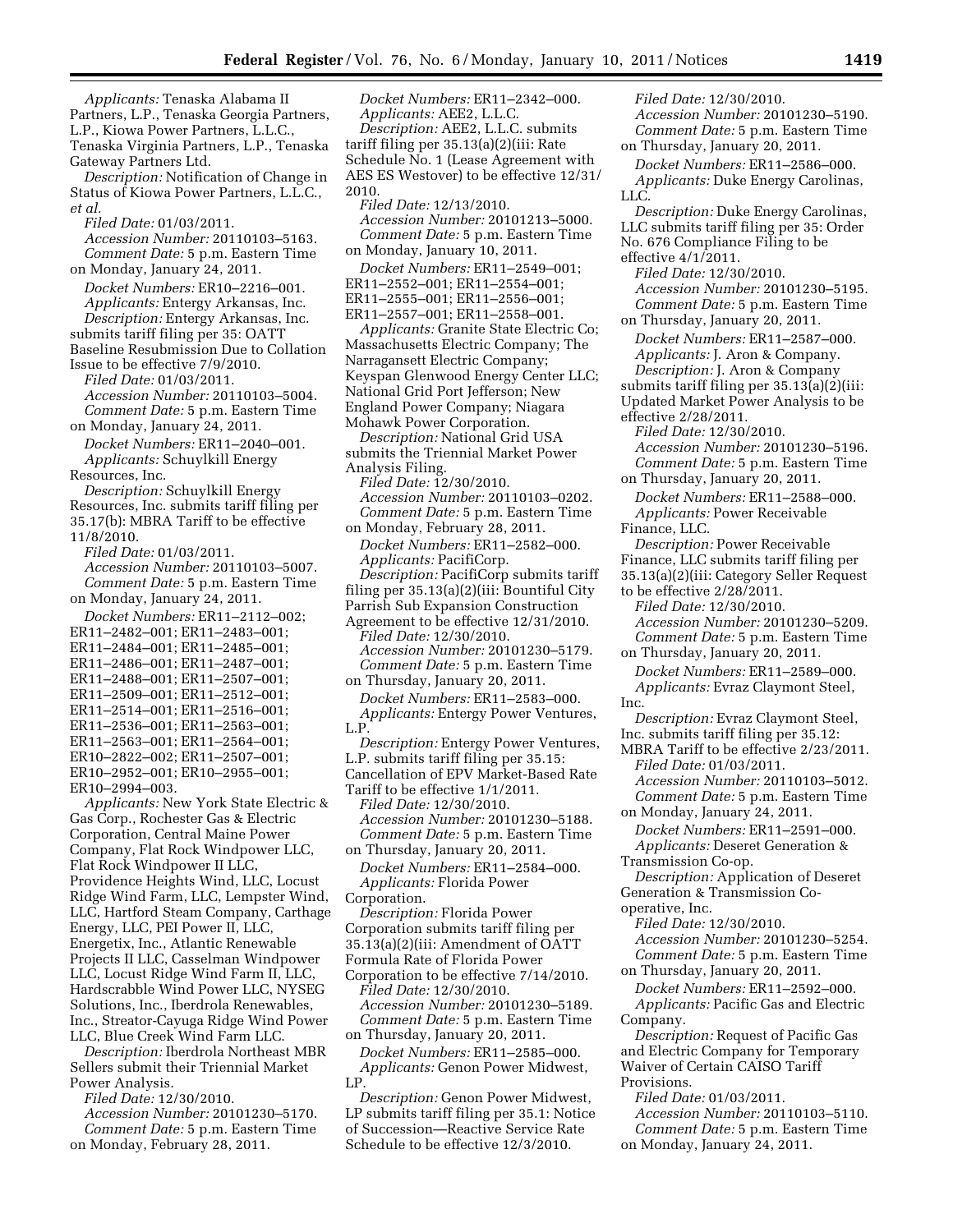*Docket Numbers:* ER11–2593–000. *Applicants:* Portland General Electric Company.

*Description:* Portland General Electric Company submits tariff filing per 35: Compliance Filing for Order No. 676–E to be effective 4/1/2011.

*Filed Date:* 01/03/2011. *Accession Number:* 20110103–5132.

*Comment Date:* 5 p.m. Eastern Time on Monday, January 24, 2011.

*Docket Numbers:* ER11–2594–000. *Applicants:* Schedule 20a Service Providers.

*Description:* Schedule 20A Service Providers Waiver Request of North American Energy Standards Board WEQ

Standard 004 (Version 002.1). *Filed Date:* 01/03/2011. *Accession Number:* 20110103–5162. *Comment Date:* 5 p.m. Eastern Time

on Monday, January 24, 2011. *Docket Numbers:* ER11–2595–000. *Applicants:* CalPeak Power—Border LLC.

*Description:* CalPeak Power—Border LLC submits tariff filing per 35.13(a)(2)(iii: CalPeak Border—

Amendment to MBR Tariff—Seller Category Changes to be effective 3/4/ 2011.

*Filed Date:* 01/03/2011. *Accession Number:* 20110103–5167. *Comment Date:* 5 p.m. Eastern Time on Monday, January 24, 2011.

*Docket Numbers:* ER11–2596–000. *Applicants:* CalPeak Power—El Cajon LLC.

*Description:* CalPeak Power—El Cajon LLC submits tariff filing per

35.13(a)(2)(iii: CalPeak El Cajon—

Amendment to MBR Tariff—Seller

Category Changes to be effective 3/4/ 2011.

*Filed Date:* 01/03/2011. *Accession Number:* 20110103–5169.

*Comment Date:* 5 p.m. Eastern Time on Monday, January 24, 2011.

*Docket Numbers:* ER11–2597–000. *Applicants:* CalPeak Power—Panoche LLC.

*Description:* CalPeak Power—Panoche LLC submits tariff filing per

35.13(a)(2)(iii: CalPeak Panoche—

Amendment to MBR Tariff—Seller

Category Changes to be effective 3/4/ 2011.

*Filed Date:* 01/03/2011.

*Accession Number:* 20110103–5173. *Comment Date:* 5 p.m. Eastern Time

on Monday, January 24, 2011.

*Docket Numbers:* ER11–2598–000. *Applicants:* Gateway Energy Services Corporation.

*Description:* Gateway Energy Services Corporation submits tariff filing per 35.37: Gateway Energy Services Corporation Tariff Revision Regarding Seller Category to be effective 3/4/2011.

*Filed Date:* 01/03/2011. *Accession Number:* 20110103–5176. *Comment Date:* 5 p.m. Eastern Time on Monday, January 24, 2011.

*Docket Numbers:* ER11–2599–000. *Applicants:* BIV Generation Company, L.L.C.

*Description:* BIV Generation Company, L.L.C. submits tariff filing per 35.13(a)(2)(iii: Revised MBR Tariff to be effective 3/4/2011.

*Filed Date:* 01/03/2011. *Accession Number:* 20110103–5177. *Comment Date:* 5 p.m. Eastern Time on Monday, January 24, 2011.

*Docket Numbers:* ER11–2600–000. *Applicants:* CalPeak Power—Vaca Dixon LLC.

*Description:* CalPeak Power—Vaca Dixon LLC submits tariff filing per 35.13(a)(2)(iii: CalPeak Vaca Dixon— Amendment to MBR Tariff—Seller Category Changes to be effective 3/4/ 2011.

*Filed Date:* 01/03/2011. *Accession Number:* 20110103–5178. *Comment Date:* 5 p.m. Eastern Time on Monday, January 24, 2011.

*Docket Numbers:* ER11–2601–000. *Applicants:* Arizona Public Service Company.

*Description:* Arizona Public Service Company submits tariff filing per 35.13(a)(2)(iii: Service Agreement No. 309 between APS and RE Ajo 1 LLC to be effective 12/2/2010.

*Filed Date:* 01/03/2011.

*Accession Number:* 20110103–5179. *Comment Date:* 5 p.m. Eastern Time on Monday, January 24, 2011.

*Docket Numbers:* ER11–2602–000. *Applicants:* CalPeak Power LLC. *Description:* CalPeak Power LLC submits tariff filing per 35.13(a)(2)(iii) CalPeak—Amendment to MBR Tariff— Seller Category Changes to be effective 3/4/2011.

*Filed Date:* 01/03/2011. *Accession Number:* 20110103–5180. *Comment Date:* 5 p.m. Eastern Time on Monday, January 24, 2011.

*Docket Numbers:* ER11–2603–000. *Applicants:* Colorado Power Partners. *Description:* Colorado Power Partners submits tariff filing per 35.13(a)(2)(iii: Revised MBR Tariff to be effective 3/4/ 2011.

*Filed Date:* 01/03/2011. *Accession Number:* 20110103–5181. *Comment Date:* 5 p.m. Eastern Time on Monday, January 24, 2011.

*Docket Numbers:* ER11–2604–000. *Applicants:* Commonwealth

Chesapeake Company LLC.

*Description:* Commonwealth Chesapeake Company LLC submits tariff filing per 35.13(a)(2)(iii: Commonwealth

Chesapeake—Amendment to MBR Tariff—Seller Category Changes to be effective 3/4/2011.

*Filed Date:* 01/03/2011. *Accession Number:* 20110103–5182. *Comment Date:* 5 p.m. Eastern Time

on Monday, January 24, 2011. *Docket Numbers:* ER11–2605–000. *Applicants:* Tyr Energy LLC.

*Description:* Tyr Energy LLC submits tariff filing per  $35.13(a)(2)$ (iii: Tyr-Amendment to MBR Tariff—Seller Category Changes to be effective 3/4/ 2011.

*Filed Date:* 01/03/2011. *Accession Number:* 20110103–5183. *Comment Date:* 5 p.m. Eastern Time on Monday, January 24, 2011.

*Docket Numbers:* ER11–2606–000. *Applicants:* Rocky Mountain Power. *Description:* Rocky Mountain Power submits tariff filing per 35.13(a)(2)(iii: Revised MBR Tariff to be effective 3/4/ 2011.

*Filed Date:* 01/03/2011. *Accession Number:* 20110103–5184. *Comment Date:* 5 p.m. Eastern Time on Monday, January 24, 2011.

*Docket Numbers:* ER11–2607–000. *Applicants:* Sempra Energy Trading LLC.

*Description:* Sempra Energy Trading LLC submits tariff filing per

35.13(a)(2)(iii: Category Seller Request

to be effective 3/4/2011.

*Filed Date:* 01/03/2011.

*Accession Number:* 20110103–5198. *Comment Date:* 5 p.m. Eastern Time

on Monday, January 24, 2011.

*Docket Numbers:* ER11–2608–000. *Applicants:* CalPeak Power—

Enterprise LLC.

*Description:* CalPeak Power— Enterprise LLC submits tariff filing per 35.13(a)(2)(iii: CalPeak Enterprise— Amendment to MBR Tariff—Seller Category Changes to be effective 3/4/ 2011.

*Filed Date:* 01/03/2011. *Accession Number:* 20110103–5204. *Comment Date:* 5 p.m. Eastern Time on Monday, January 24, 2011.

Take notice that the Commission received the following electric securities filings:

*Docket Numbers:* ES11–14–000. *Applicants:* Southwest Power Pool, Inc.

*Description:* Application of Southwest Power Pool, Inc. under Section 204 of the Federal Power Act for an order authorizing the issuance of securities.

*Filed Date:* 12/30/2010. *Accession Number:* 20101230–5253. *Comment Date:* 5 p.m. Eastern Time on Thursday, January 20, 2011.

Any person desiring to intervene or to protest in any of the above proceedings